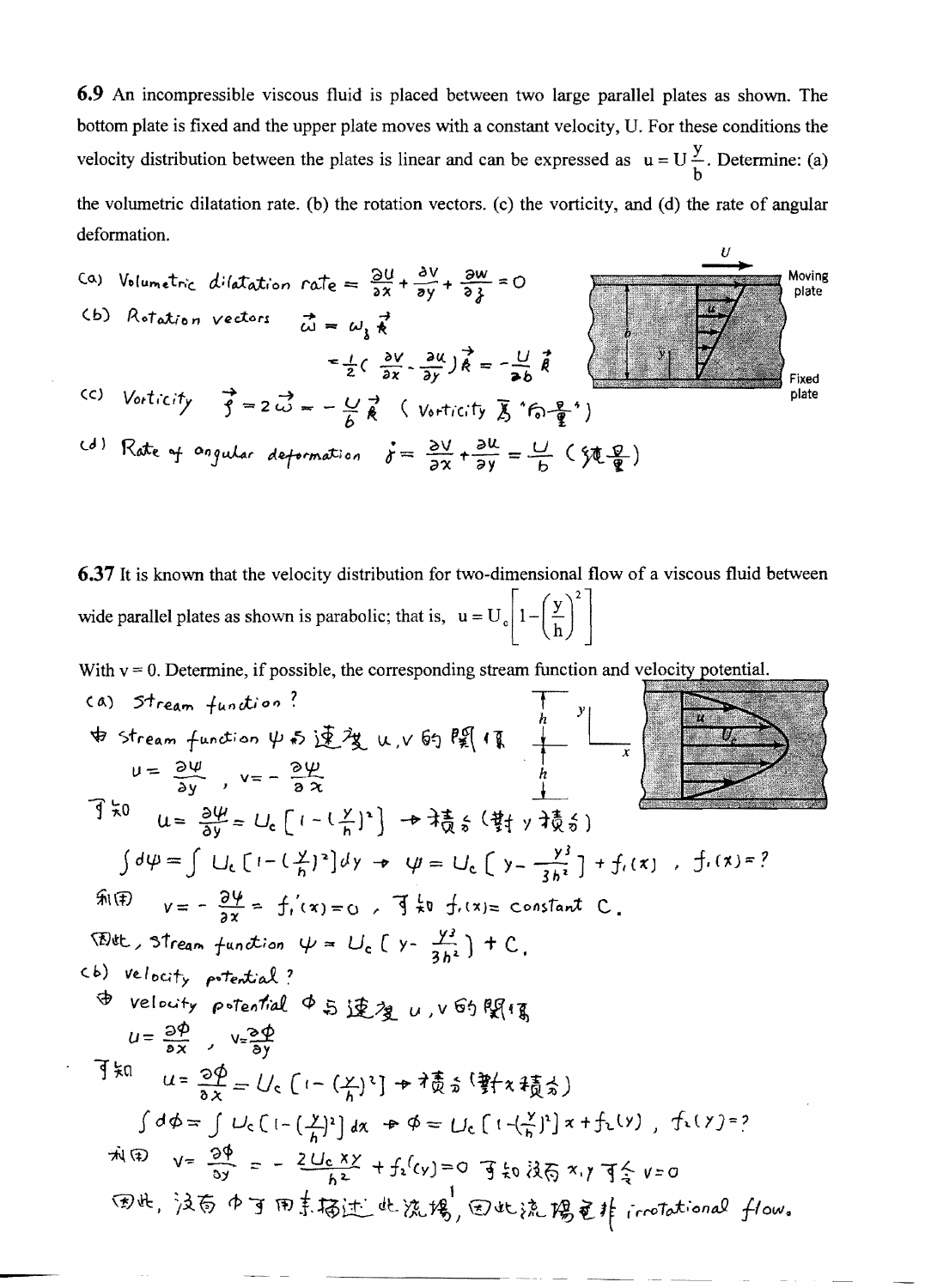6.47 It is suggested that the velocity potential for the incompressible, nonviscous, two-dimensional flow along the wall as shown is  $\phi = r^{4/3} \cos \frac{4}{3} \theta$ . Is this a suitable velocity potential for flow along

\n The wall? Explain. 
$$
30\frac{10}{4}
$$
 6 is suitable,  $8\frac{1}{6}$  6.3% will 69. Stream function  $\psi$  6.3 = -4.30.\n

\n\n $V_r = \frac{1}{1} \frac{\partial \psi}{\partial \theta} = \frac{\partial \phi}{\partial r} = \frac{1}{3} r^{\frac{1}{3}} \cos \frac{\phi}{3} \theta - \omega + \frac{1}{3} \frac{\partial}{\partial s} \times \psi$ \n

\n\n $\int d\psi = \int \frac{4}{3} r^{\frac{2}{3}} \cos \frac{\phi}{3} \theta \, d\theta + \psi = r^{\frac{1}{3}} \sin \frac{\phi}{3} \theta + f_r(r) - \omega$ \n

\n\n $V_\theta = -\frac{\partial \psi}{\partial r} = -\frac{1}{3} \frac{\partial \phi}{\partial \theta} = -\frac{\psi}{3} r^{\frac{1}{3}} \sin \frac{\phi}{3} \theta + \frac{\psi}{3} \sin \frac{\phi}{3} \times \psi$ \n

\n\n $\int d\psi = \int \frac{\psi}{3} r^{\frac{1}{3}} \sin \frac{\phi}{3} \, dr - \psi = r^{\frac{1}{3}} \sin \frac{\phi}{3} \, d\theta + f_2(\theta) - \omega$ \n

\n\n 1.88. (i) (a)  $\psi = r^{\frac{1}{3}} \sin \frac{\phi}{3} \, dr - \psi = r^{\frac{1}{3}} \sin \frac{\phi}{3} \, d\theta + f_2(\theta) - \omega$ \n

\n\n 1.89. (ii)  $\psi = r^{\frac{1}{3}} \sin \frac{\phi}{3} \, dr - \psi = r^{\frac{1}{3}} \sin \frac{\phi}{3} \, d\theta + f_2(\theta) - \omega$ \n

\n\n 1.90. (b)  $\psi = r^{\frac{1}{3}} \sin \frac{\phi}{3} \, dr - \psi = r^{\frac{1}{3}} \sin \frac{\phi}{3} \, d\theta + f_2(\theta) - \omega$ \n

**6.95** A viscous fluid (specific weight = 1.26 kN/m<sup>3</sup>; viscosity = 1.4 N•s/m<sup>2</sup> is contained between two infinite, horizontal parallel plates as shown. The fluid moves between the plates under the action of a pressure gradient, and the upper plate moves with a velocity U while the bottom plate is fixed. A U-tube manometer connected between two points along the bottom indicates a differential reading of 0.25 cm. If the upper plate moves with a velocity of  $6 \times 10^{-3}$  m/s, at what distance from the bottom plate does the maximum velocity in the gap between the two plates occur? Assume laminar flow.

$$
\{\&\text{Max: } r_{0} \text{ is equivalent to } \lambda \text{ and } \lambda \text{ is equivalent to } \lambda \text{ and } \lambda \text{ is odd} \}
$$
\n
$$
\Rightarrow u = u(y) \Rightarrow 0 = -\frac{2\beta}{3\lambda} + \mu(\frac{3\mu}{3y}) = 0 \text{ (continuity } q_1) \quad \frac{1}{2\sin(\pi/2)} \quad \frac{dy}{dx} = 0
$$
\n
$$
\Rightarrow u = u(y) \Rightarrow 0 = -\frac{2\beta}{3\lambda} + \mu(\frac{3\mu}{3y})
$$
\n
$$
0 = -\frac{2\beta}{3\lambda} + \mu(\frac{3\mu}{3y})
$$
\n
$$
0 = -\frac{2\beta}{3\lambda} + \mu(\frac{3\mu}{3y})
$$
\n
$$
\Rightarrow u = \frac{1}{2\mu}(\frac{3\beta}{3\lambda})y + c_1y + c_2, c_1 = ?
$$
\n
$$
\Rightarrow u = \frac{1}{2\mu}(\frac{3\beta}{3\lambda})y + c_1y + c_2, c_1 = ?
$$
\n
$$
\Rightarrow \text{Max. velocity } \frac{3\zeta}{2\lambda} \text{ if } \frac{1}{\lambda} = \frac{3\mu}{3\mu} = 0 \text{ (for } \lambda \text{ is odd})
$$
\n
$$
\Rightarrow y_m = -\frac{\mu U}{b(\frac{3\mu}{3\lambda})} + \frac{b}{2}, \frac{3\mu}{3\lambda} = ?
$$
\n
$$
\Rightarrow y_m = -\frac{\mu U}{b(\frac{3\mu}{3\lambda})} + \frac{b}{2}, \frac{3\mu}{3\lambda} = ?
$$
\n
$$
\Rightarrow y_m = \frac{-\mu U}{b(\frac{3\mu}{3\lambda})} + \frac{b}{2}, \frac{3\mu}{3\lambda} = -\frac{5}{2}, 657 \text{ W}_{m};
$$
\n
$$
\Rightarrow y_m = \frac{(-14 \text{ N} \cdot \text{s/m}) \cdot (\cos 3\pi)}{(\cos 3\pi)} + \frac{0.033 \text{ m}}{(\cos 3\pi)} + \frac{0.033 \text{ m}}{(\cos 3\pi)} + \frac{0.033 \text{ m}}{(\cos 3\pi)} + \frac{0.033 \text{ m}}{(\cos 3\pi)} + \frac{0.033 \
$$

$$
\frac{1}{(0.0025 \text{ m}) \left( 51.667 \frac{\gamma}{m^3} \right)} + \frac{1}{2} = 1.9 \text{ cm}
$$